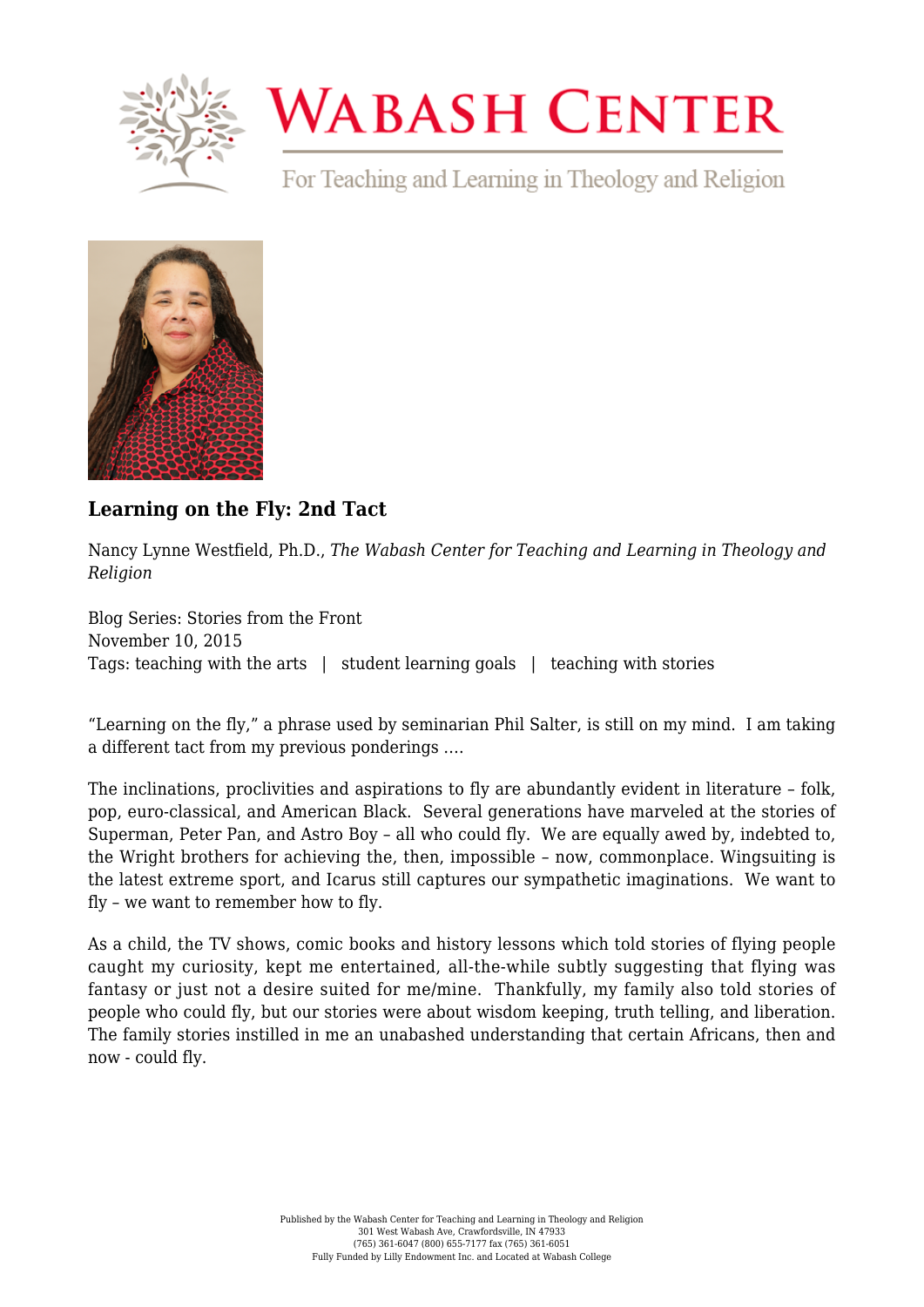

While there are many iterations of the extraordinary

story of the African people who could fly, blog space does not allow for a proper retelling. I will tell generally about the stories, and refer you to The People Could Fly by Virginia Hamilton, if you wish to read a full version.

In a nutshell, the story of the people who could fly always begins by describing the unjust and brutal suffering of the dehumanized African people at the hands of the godless, inhumane oppressor during chattel slavery. The story always ends with a captive(s) taking flight and making the successful journey to freedom. The main idea of the story is that escape to freedom can happen through innate ability to fly when the Seer, the wisdom figure of the story, speaks magical words, causing the capability of flight to be activated in a person.

My fascination is with the Seer. The Seer knows the person who has the ability to fly. At an appointed time, the Seer pronounces the moment as ready, says to the person, "Fly, as you know how to fly!" Then the Seer speaks more magical words, conjuring the strength of the flight, decreeing the person into freedom. Suppose as teachers, we are meant to play the role of the Seer for our students? Oh, this raises dire questions which are at the heart of our vocation …..

What if we, as scholars and professors, acknowledge that the yearning for the sacred mystery is why we entered religious and theological teaching, yet the inattention and disregard by the academy for our pursuit of the sacred has rendered many of us un-able to be Seers, or worse still, unwilling to fly. What if that which flows directly from ancient, communal experiences of the Divine, and is meant for us to pour into our students, has instead been traded for loveless, meaningless, mundane jobs?

To be a teacher who is a Seer means to open my spiritual abilities before my students. It means setting the expectation for Divine, liberative encounter in the agenda of the classroom,